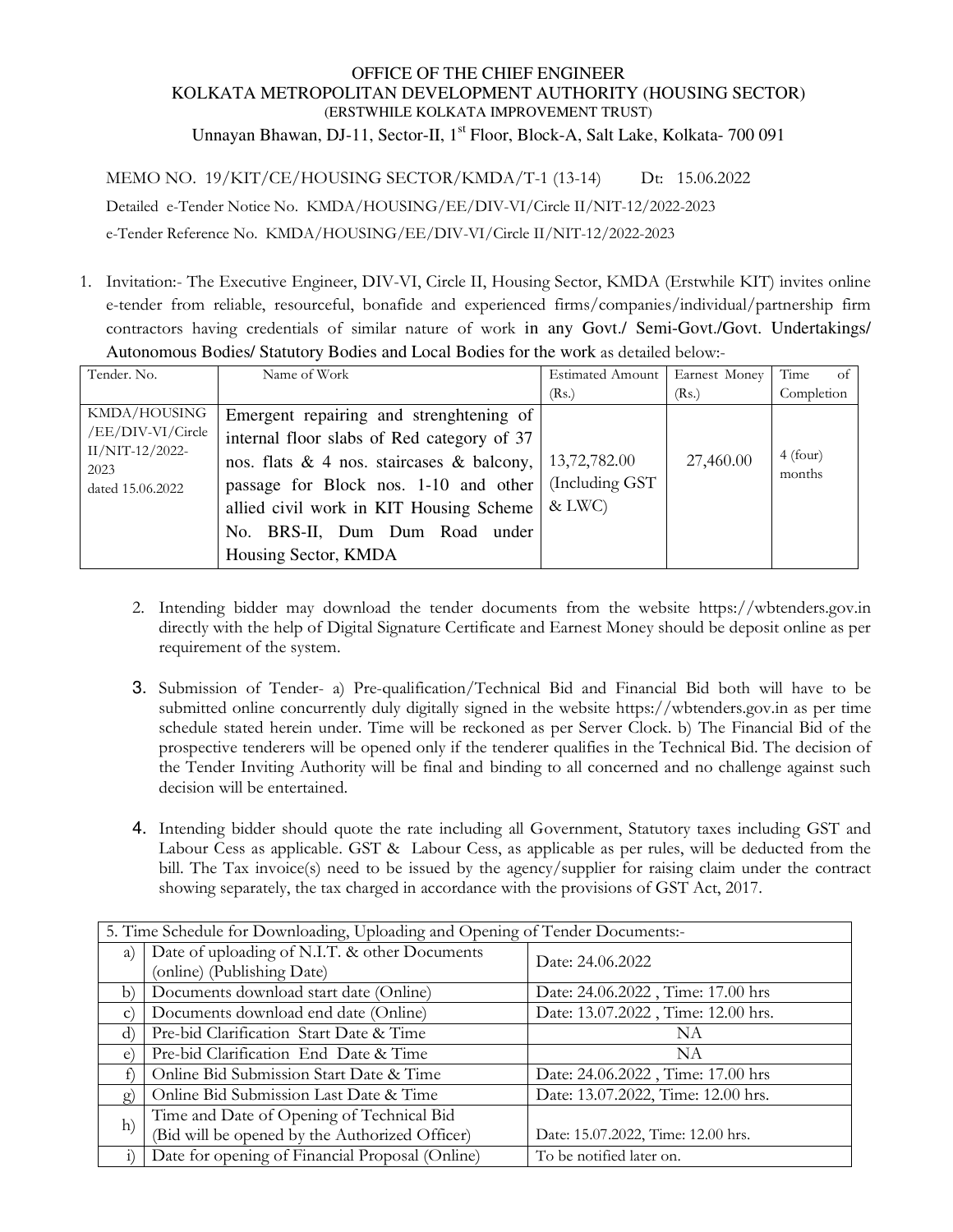Tenders will be opened by The Executive Engineer, DIV-VI, Circle II, Housing Sector, KMDA (Erstwhile KIT) or his authorized representative in presence of tenderer or their authorized representatives who may like to be present.

- 6. Eligibility criteria for the bidders :-
- **a)** The bidders should have the credentials as detailed below::
	- i) Intending Tenderers should produce credentials of a similar nature of completed work of the minimum value of 40% of the Estimated Amount put to Tender during 5(five) years prior to the date of issue of the Tender Notice.

or

ii) Intending Tenderers should produce credentials of 2(two) similar nature of completed work, each of the minimum value of 30% of the Estimated Amount put to Tender during 5(five) years prior to the date of issue of the Tender Notice.

or

iii) Intending Tenderers should produce credentials of 1(one) single running work of similar nature which has been completed to the extent of 80% or more and the value of which is not less than the desired value at (i) above.

In case of running works, only those Tenderers who will submit the certificate of satisfactory running work from the concerned Executive Engineer, or equivalent competent authority will be eligible for the Tender. In the required certificate it should be clearly stated that the work is in progress satisfactorily and also that no penal action has been initiated against the executing agency, i.e., the Tenderer.

- Other Terms & Conditions of the Credentials :
	- i) Payment Certificate will not be treated as Credential.
	- ii) Credential Certificate issued by the Executive Engineer or equivalent or Competent Authority of a State/ Central Govt., State/ Central Govt. Undertaking, Statutory/ Autonomous Bodies constituted under the Central / State Statute, on the executed value of completed/ running work will be taken as Credential.
		- **b)** Scanned copy of PAN card, P. Tax, Valid income tax (For Last 3 yrs ), Valid 15 digit Goods and Services Taxpayer Identification Number (GSTIN) under GST Act, 2017 & Latest Vat return, Last 3 yrs audited balance sheet, Credentials, Work Order, Completion Certificate, Payment certificate, Bank Solvency Certificate (in commensurate with the amount put to tender) within one year from the date of publishing of NIT, Registration Certificate and/or trade license of the company must be submitted duly digitally signed at desired location in the website https://wbtenders.gov.in.
		- **c)** Scanned Copy of one affidavit before Notary will have to be submitted mentioning the correctness of the documents and a declaration of penalty debarment etc. faced by him under any Govt./Semi-Govt./Autonomous body/Institution through on line at desired location.
		- **d)** Partnership Firm should submit necessary deed at desired location through on line.
		- **e)** Earnest Money:- The tenderer shall have to deposit requisite earnest money along with the tender document in prescribed manner failing which the tender shall be rejected. The balance earnest money if any to fulfill 2(two) percent of the tender value is to be deposited at the time of execution of formal agreement.
		- **f)** Additional Performance Security other than Security Deposit::
			- **1.** If the accepted bid value of the successful Bidder is 80% or less of the Estimated amount put to tender, Additional Performance Security  $\omega$  10% of the Tendered Amount shall be submitted in the form of Bank Guarantee of any Scheduled Bank within seven working days from the date of issuance of Letter of Acceptance to ensure the quality and proper execution of the work. The said Bank Guarantee shall have to be valid up to end of the Contract Period and shall be renewed accordingly, if required. If the successful Bidder fails to submit the Additional Performance Security within the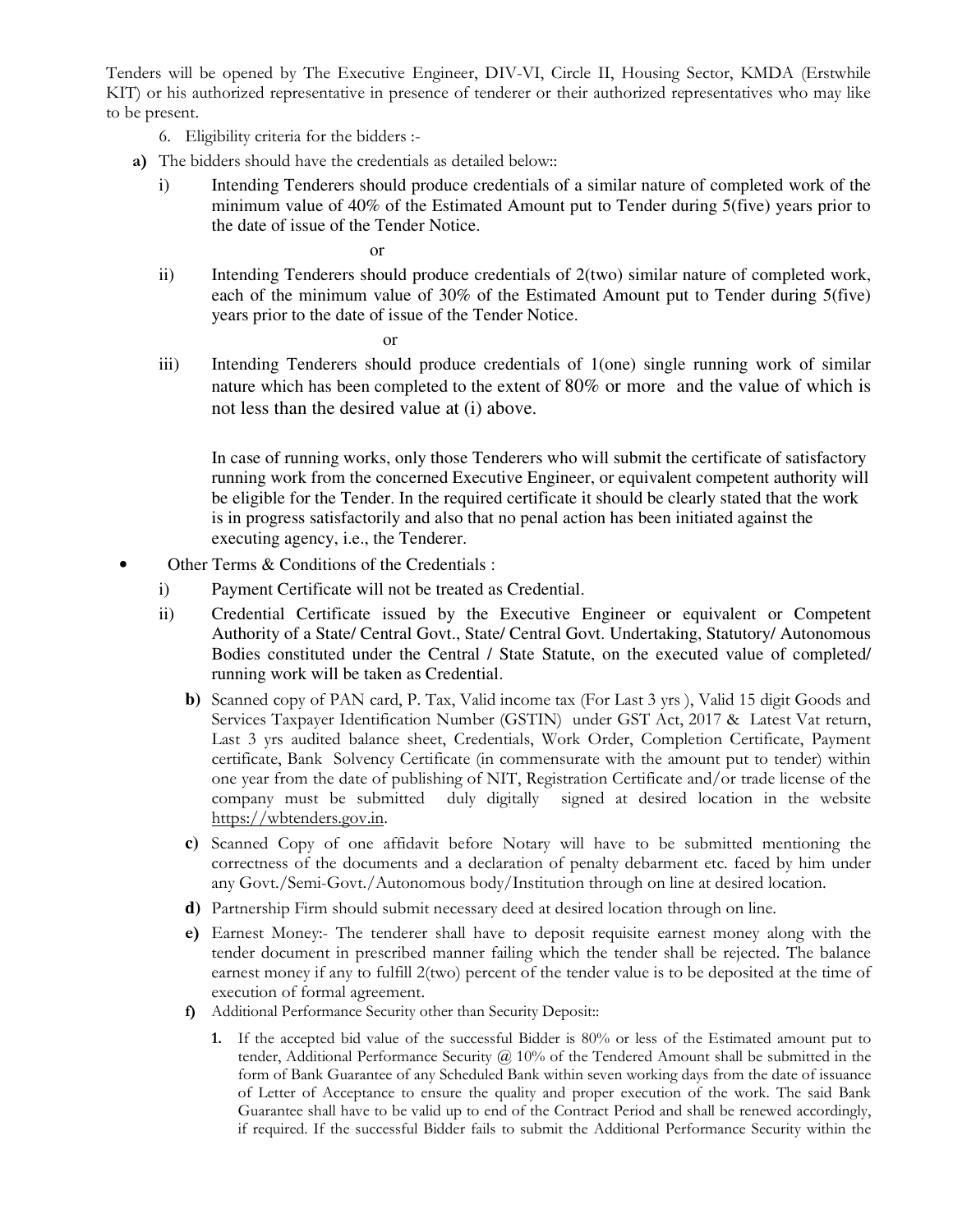Time Period mentioned here, Earnest Money of the Bidder will be forfeited and other necessary actions as per NIT like blacklisting of the contractor, etc, may be taken.

- **2.** The Bank Guarantee shall be returned immediately on successful completion of the Contract. If the bidder (the Contractor) fails to complete the work successfully, the Additional Performance Security shall be forfeited at any time during the pendency of the Contract period.
- **3.** Necessary provisions regarding deduction of Security Deposit from the progressive bills of the Contractor as per relevant clauses of the Contract shall in no way be altered / affected by the provision of this Additional Performance Security.

7. a) List of common documents shall have to be uploaded by each tenderer at the time of submission of Tender through online:-

- i. Income Tax Return ( For last 3yrs )
- ii. Balance Sheet ( For last 3yrs)
- iii. Pan Card.
- iv. Latest Professional Tax Paid Chalan & P-TAX Enrollment Certificate, Professional Tax Payment Certificate
- v. Valid 15 digit Goods and Services Taxpayer Identification Number (GSTIN) under GST Act, 2017 & Latest GST return in Form No. 3B.
- vi. Latest Valid Trade License.
- vii. Technical Credential.
	- Work Order along with completion certificate for the work in technical credential.
- viii. Bank Solvency Certificate for atleast 20% of amount put to tender issued within one year from the date of publishing of NIT.
- ix. Affidavit before Notary mentioning the correctness of the documents and declaration of penalty debarment etc.
- x. P.F. & ESI Registration Certificate issued prior to date of publication of NIT along with employers monthly contribution receipt for the month of March,2022.
- b) List of documents shall have to upload by a Partnership Firm in addition to Sl. No.
	- 7.a)
- i) The power of Attorney for the firm for signing the tender by a partner.
- ii) Partnership Deed.

8. Language of Tender:- The tender shall be submitted in the prescribed form in English. All literatures and correspondence in connection with the tenders shall be in English.

9. Others :- The Tender Notice along with other documents like Tender Form No. - 1 KMDA, Technical Specification, Special Terms and Conditions , BOQ, Addendum and corrigendum etc. whatever documents

uploaded by the department concerned thereto shall be part and parcel of the Tender. The agency must go

through carefully the Special Terms and Conditions uploaded by the department before quoting his rate.

The tender inviting authority reserves the right to accept or reject any or all the tenders without assigning any reason what so ever.

For detail information please visit https://wbtenders.gov.in & www.kmdaonline.org.

Executive Engineer, DIV-VI, Circle II,

Housing Sector, KMDA